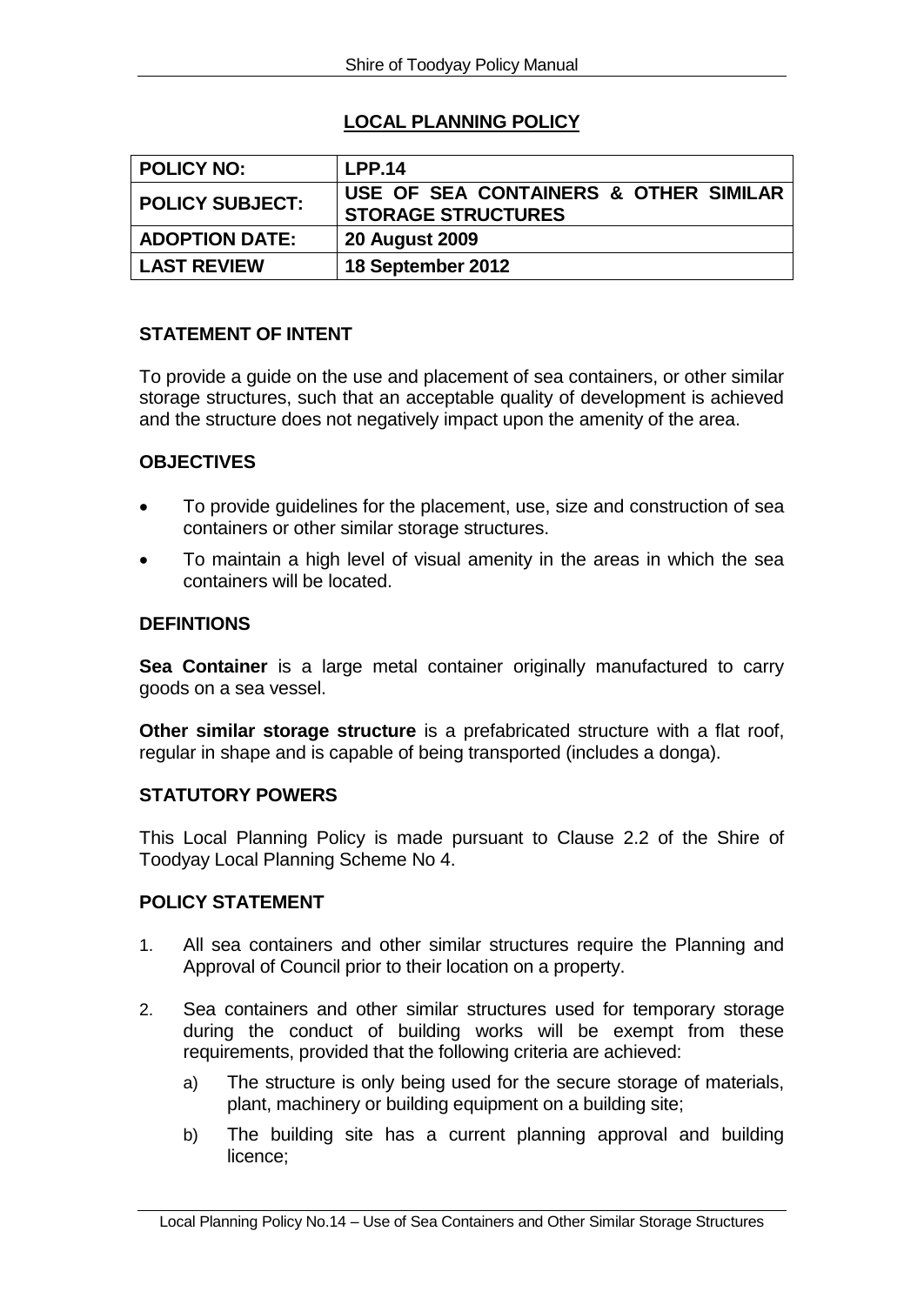- c) Construction works are actively being undertaken on the site and do not lapse for any period greater than 30 days;
- d) The structure does not impact on pedestrian or vehicle movements in any way or obstruct vehicle sight lines;
- e) The structure may not be permitted on the building site for a period longer than 6 months, unless the special approval of Council is obtained; and
- f) The structure is removed from the building site at the completion of the building works.
- 3. In determining applications for the use of Sea Containers, Council will require the following information to be provided by the applicant:
	- a) The necessary planning application forms;
	- b) A site plan showing the proposed location of the structure in relation to boundary setbacks, natural features and existing buildings;
	- c) A written submission detailing the proposed works to be undertaken to improve the visual amenity of the structure; and
	- d) Any elevation drawings considered appropriate.
- 4. As sea containers and other similar structures may have an adverse effect on the visual amenity of an area, their location in Residential or Town Centre zones will not be supported unless the structure is for temporary building site works, as described in Part 2.
- 5. All sea containers and other similar structures shall comply with the following design and location criteria:
	- a) The structure should be located so it has low visibility from any road and/or adjoining property, observing all setback requirements contained in Council's Local Planning Scheme No 4.
	- b) The structure should be located behind existing buildings and/or screening vegetation and not be located in front of the established or proposed building line.
	- c) The structure must be painted in a colour to blend with adjacent buildings or in an earth tone to blend with the natural landscape and vegetation.
	- d) The Council may consider the location of the structure in a position where it may be visible from any road or adjoining residence, or isolated from the existing buildings on a property, when the external appearance of the structure is substantially modified (which may include roofing, cladding and/or painting) so as to conceal its appearance as a sea container.
	- e) No more than one sea container or similar storage structure will be permitted on a property, except for properties zoned 'Rural' that have a lot size greater than one hundred hectares (100ha).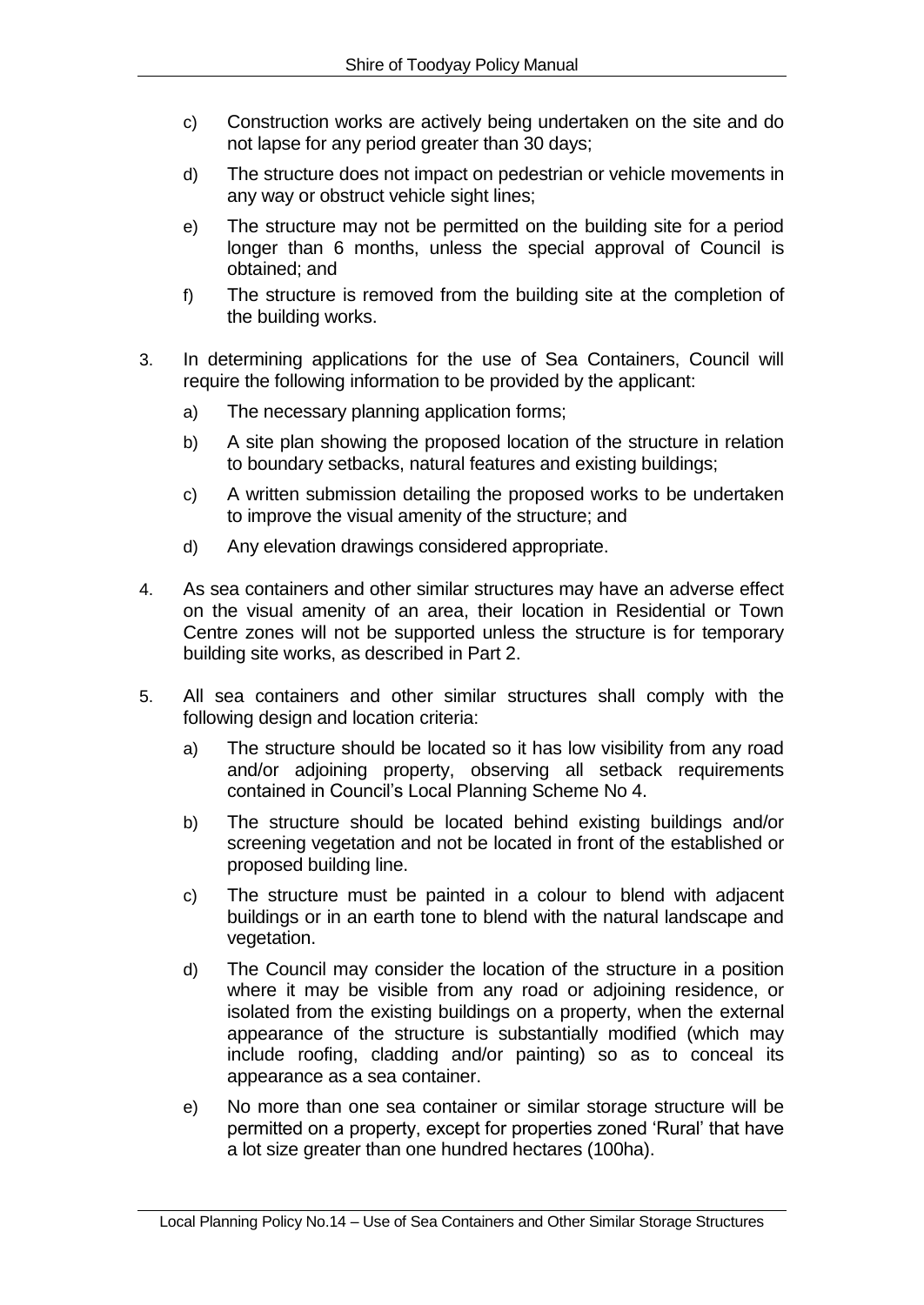- f) Structures not exceeding a length of 6m will generally be approved on land other than on properties zoned 'Industrial' or 'Rural'. A structure length of up to 12m will be permitted on properties zoned 'Industrial' or on properties zoned 'Rural' that have a lot size greater than one hundred hectares (100ha).
- g) Sea Containers or similar structures shall not be used for habitation purposes. Sea Containers or similar structures may not be made permanent fixtures on the land except on properties zoned 'Rural' that have a lot size greater than one hundred hectares (100ha).
- h) The structure shall not compromise or obstruct vehicle access ways, vehicle truncations, access to parking areas or the parking bays provided on a site.
- i) The structure shall not compromise or obstruct vehicle or pedestrian sight lines, thereby creating a public safety concern.
- 6. The Council reserves the right to approve the siting of a sea container or other similar structure on a property for a fixed period of time. Following the expiry of this approval period, the property owner is responsible for seeking the renewal of the temporary approval.
- 7. The Council reserves the right to revoke any approval for the siting of a sea container or other similar structure on a property where it is compromising the amenity of an area or impacts on public safety.
- 8. The Council may vary the requirements of this policy, where it is considered that full compliance with the policy is impractical or such variation is warranted in the circumstances of the case.

**Adopted as TP Policy 22 September 2005 Reviewed Council Meeting 24 November 2005 Reviewed Council Meeting 16 November 2006 Reviewed Council Meeting 15 November 2007 Amended Council Meeting 21 May 2009 Reviewed Council Meeting 13 May 2010 Amended Council Meeting 18 September 2012**